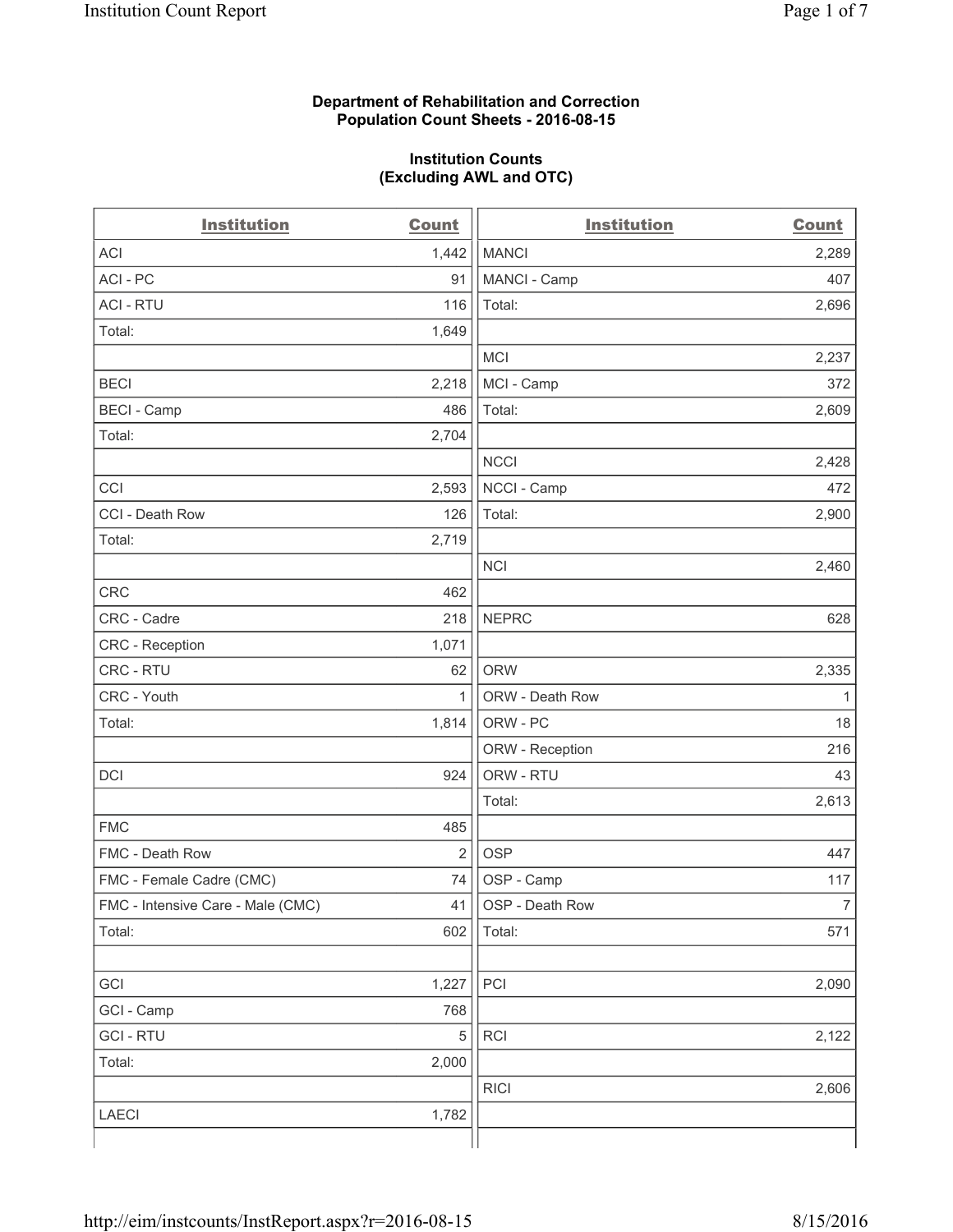|                          |       | SCI            |                          | 1,903  |
|--------------------------|-------|----------------|--------------------------|--------|
| LECI                     | 2,264 |                |                          |        |
| LECI - Camp              | 185   | SOCF           |                          | 1,190  |
| Total:                   | 2,449 | SOCF - RTU     |                          | 57     |
|                          |       | Total:         |                          | 1,247  |
| LOCI                     | 2,269 |                |                          |        |
|                          |       | <b>TCI</b>     |                          | 1,075  |
| LORCI                    | 276   | TCI - Camp     |                          | 388    |
| LORCI - Cadre            | 152   | Total:         |                          | 1,463  |
| <b>LORCI - Reception</b> | 1,161 |                |                          |        |
| Total:                   | 1,589 | <b>TOCI</b>    |                          | 1,128  |
|                          |       | TOCI - PC      |                          | 108    |
| <b>MACI</b>              | 714   | Total:         |                          | 1,236  |
| MACI - Minimum           | 1,270 |                |                          |        |
| Total:                   | 1,984 | <b>WCI</b>     |                          | 1,121  |
|                          |       | <b>WCI-RTU</b> |                          | 81     |
|                          |       | Total:         |                          | 1,202  |
|                          |       |                | <b>Total Population:</b> | 50,831 |

\* The Total Population includes 30 Offenders with Reason Codes 30 & 31. \*\* The Total Population includes 36 Offenders with Reason Code 0A.

# **(Include AWL and Exclude OTC)**  Security Level **Body** AWL (-OTC) Total Total Level 5 110 0 0 110 Total Level 4 1,923 1,923 18 16 1,923 18 16 1,923 Total Level 3 11,932 159 138 11,953 Total Level 2 16,752 209 153 16,808 Total Level 1 15,646 170 95 15,721 Total Death Row **136** 137 136 137 **Total Male 46,497 557 402 46,652**

# **Male Population by Security Level**

## **Female Population by Institution (Include AWL and Exclude OTC)**

| <b>Institution</b>       | <b>Body</b> | <b>AWL</b> | $(-OTC)$ | <b>Total</b> |
|--------------------------|-------------|------------|----------|--------------|
| <b>DCI</b>               | 924         |            | 9        | 926          |
| <b>FMC</b>               | 26          | 5          | 4        | 27           |
| FMC - Female Cadre (CMC) | 74          |            |          | 74           |
| <b>NEPRC</b>             | 628         |            | 4        | 635          |
| <b>ORW</b>               | 2,335       | 40         | 27       | 2,348        |
|                          |             |            |          |              |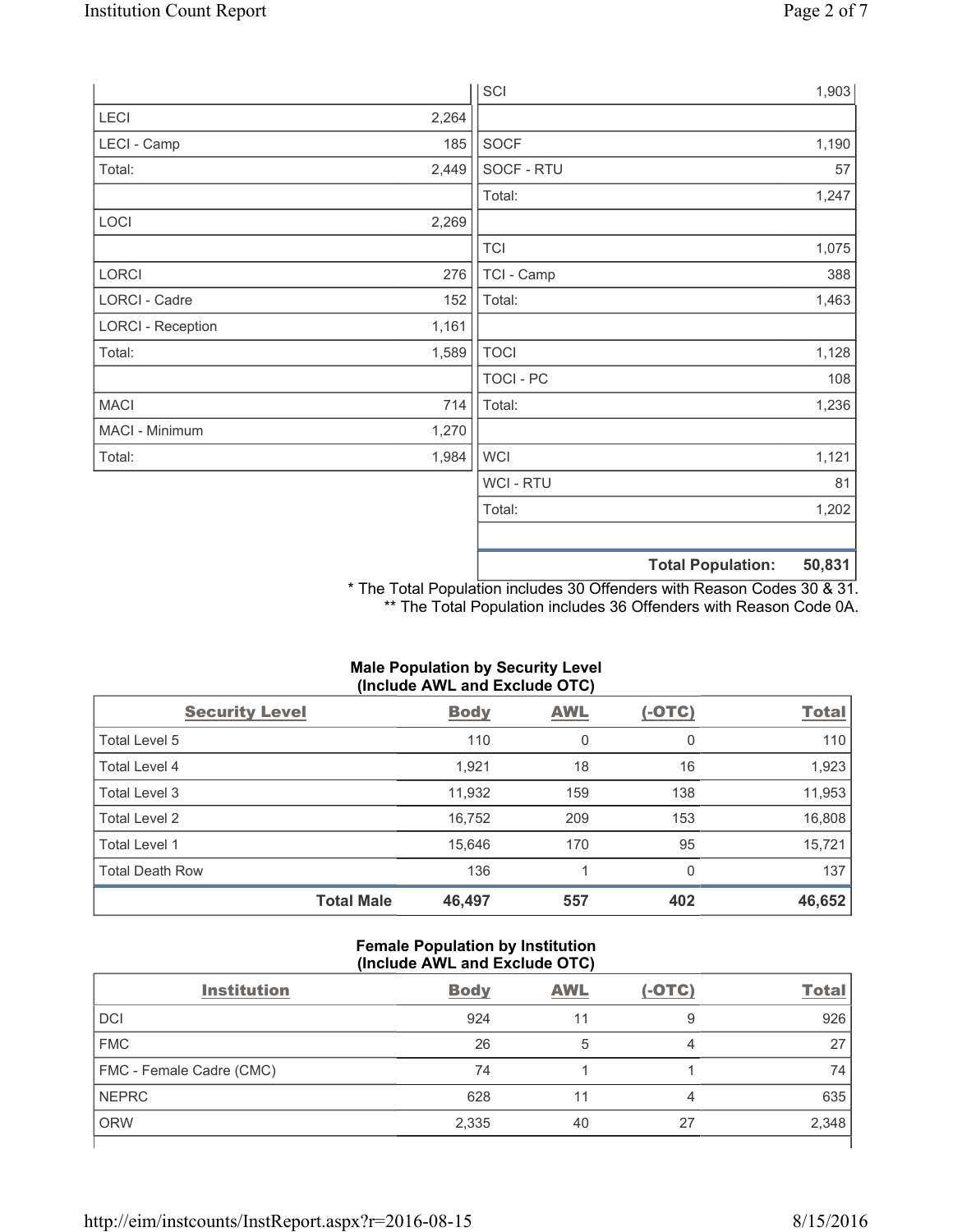| <b>ORW</b> - Death Row |                          |        | 0   |     |        |
|------------------------|--------------------------|--------|-----|-----|--------|
| ORW - PC               |                          | 18     | 0   |     | 18     |
| ORW - Reception        |                          | 216    | 0   |     | 216    |
| ORW - RTU              |                          | 43     | 0   |     | 43     |
|                        | <b>Total Female</b>      | 4,265  | 68  | 45  | 4,288  |
|                        |                          |        |     |     |        |
|                        | <b>Total Population:</b> | 50,762 | 625 | 447 | 50,940 |

#### **Male Population by Institution: Security Level 5 (Include AWL and Exclude OTC)**

|              | <b>Institution</b>   | <b>Body</b> | <b>AWL</b> | $(-OTC)$ | <b>Total</b> |
|--------------|----------------------|-------------|------------|----------|--------------|
| <b>MANCI</b> |                      |             |            |          |              |
| <b>OSP</b>   |                      | 107         |            |          | 107          |
| <b>SOCF</b>  |                      |             |            |          |              |
| SOCF - RTU   |                      |             |            |          |              |
|              | <b>Total Level 5</b> | 110         |            |          | 110          |

### **Male Population by Institution: Security Level 4 (Include AWL and Exclude OTC)**

| <b>Institution</b>       | <b>Body</b>    | <b>AWL</b>          | $(-OTC)$            | <b>Total</b>              |
|--------------------------|----------------|---------------------|---------------------|---------------------------|
| ACI                      | $\overline{2}$ | $\mathsf{O}\xspace$ | $\mathsf 0$         | $\overline{2}$            |
| CCI                      | $\mathfrak{Z}$ | $\mathsf{O}\xspace$ | $\mathsf{O}\xspace$ | $\ensuremath{\mathsf{3}}$ |
| CRC                      | 16             | $\mathsf{O}\xspace$ | $\mathbf 0$         | 16                        |
| CRC - Reception          | $\sqrt{3}$     | $\mathsf{O}\xspace$ | $\mathsf{O}\xspace$ | $\ensuremath{\mathsf{3}}$ |
| LECI                     | 8              | $\mathsf{O}\xspace$ | $\mathsf{O}\xspace$ | $\,8\,$                   |
| LOCI                     | $\mathsf 3$    | $\mathsf{O}\xspace$ | $\mathsf{O}\xspace$ | $\ensuremath{\mathsf{3}}$ |
| LORCI                    | 5              | $\overline{2}$      | $\overline{2}$      | $\sqrt{5}$                |
| <b>LORCI - Reception</b> | $\overline{4}$ | $\mathsf{O}\xspace$ | $\mathsf{O}\xspace$ | $\overline{4}$            |
| <b>MANCI</b>             | 24             | $\mathsf{O}\xspace$ | $\mathsf 0$         | 24                        |
| <b>NCCI</b>              | $\overline{4}$ | $\mathsf{O}\xspace$ | $\mathsf 0$         | $\overline{4}$            |
| <b>NCI</b>               | $\overline{4}$ | $\mathsf{O}\xspace$ | $\mathsf{O}\xspace$ | $\overline{4}$            |
| <b>OSP</b>               | 333            | $\sqrt{3}$          | 3                   | 333                       |
| RCI                      | 25             | 0                   | $\boldsymbol{0}$    | 25                        |
| SCI                      | 8              | $\mathsf{O}\xspace$ | $\mathbf 0$         | 8                         |
| SOCF                     | 1,182          | $10$                | $10$                | 1,182                     |
| SOCF - RTU               | 52             | $\mathsf{O}\xspace$ | $\mathsf{O}\xspace$ | 52                        |
| <b>TCI</b>               | $\mathbf 1$    | $\mathsf{O}\xspace$ | $\mathsf{O}\xspace$ | $\mathbf{1}$              |
| <b>TOCI</b>              | 204            | 3                   | 1                   | 206                       |
| TOCI - PC                | 20             | $\mathsf{O}\xspace$ | $\mathsf{O}\xspace$ | 20                        |
| <b>WCI</b>               | $20\,$         | 0                   | $\boldsymbol{0}$    | 20                        |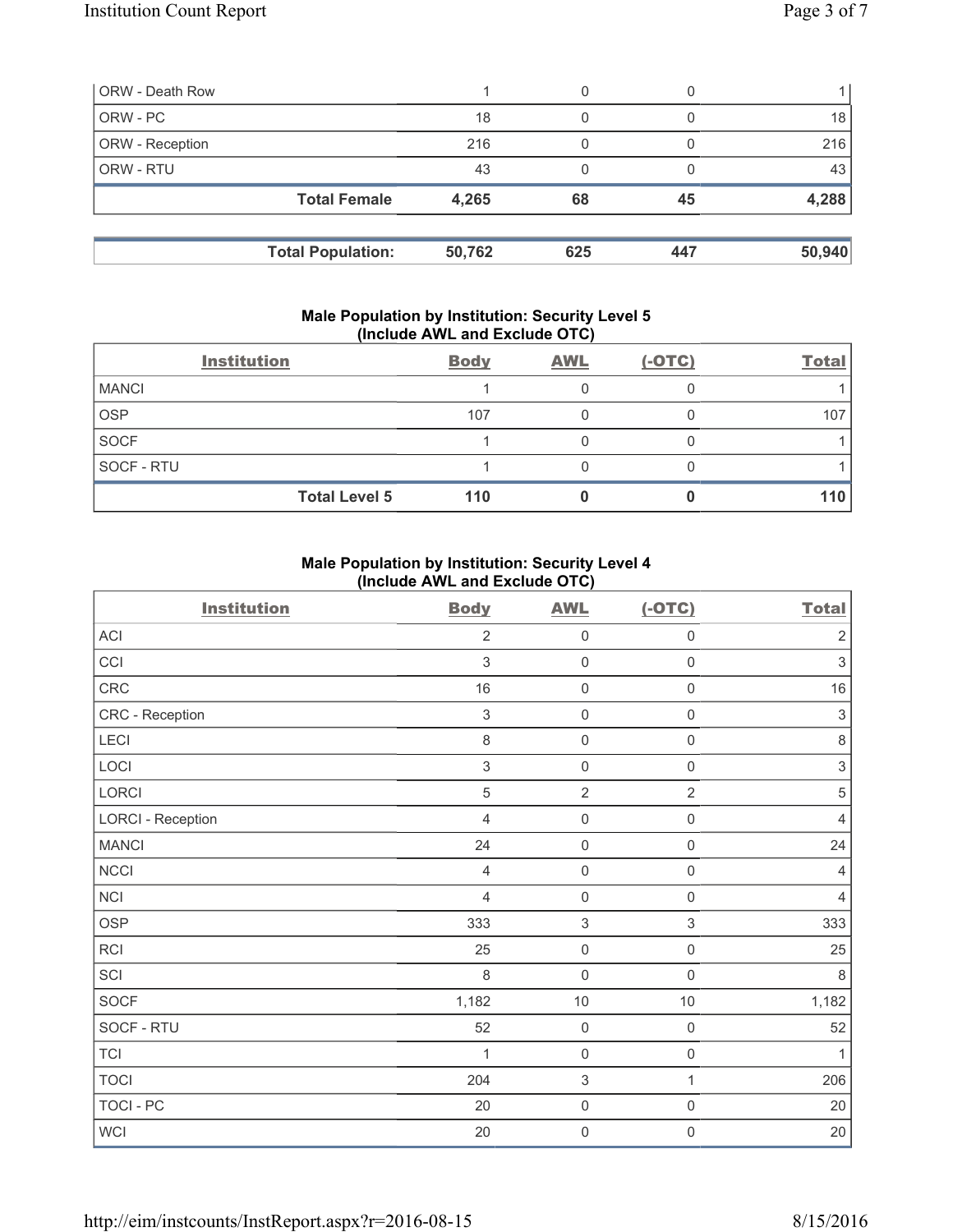| <b>Total Level 4</b> | 1,921 |  |  | nnn I |
|----------------------|-------|--|--|-------|
|----------------------|-------|--|--|-------|

| <b>Institution</b>                | <b>Body</b>               | <b>AWL</b>          | $(-OTC)$            | <b>Total</b>              |
|-----------------------------------|---------------------------|---------------------|---------------------|---------------------------|
| <b>ACI</b>                        | 30                        | $\mathsf 0$         | $\mathbf 0$         | 30                        |
| <b>BECI</b>                       | $\mathsf 3$               | $\mathsf{O}\xspace$ | $\mathsf 0$         | $\,$ 3 $\,$               |
| CCI                               | $\overline{4}$            | $\mathsf{O}\xspace$ | $\mathsf{O}\xspace$ | $\overline{4}$            |
| CRC                               | 110                       | 10                  | 10                  | 110                       |
| CRC - Cadre                       | 184                       | $\mathbf 0$         | $\mathsf{O}\xspace$ | 184                       |
| CRC - Reception                   | 701                       | 17                  | 14                  | 704                       |
| CRC - RTU                         | 56                        | $\mathsf{O}\xspace$ | $\mathsf 0$         | 56                        |
| CRC - Youth                       | $\mathsf{O}\xspace$       | $\mathbf{1}$        | $\mathbf{1}$        | $\mathbf 0$               |
| <b>FMC</b>                        | $\overline{4}$            | $\mathbf 0$         | $\mathbf 0$         | $\overline{4}$            |
| FMC - Intensive Care - Male (CMC) | $\ensuremath{\mathsf{3}}$ | $\mathsf{O}\xspace$ | $\mathsf 0$         | $\ensuremath{\mathsf{3}}$ |
| GCI                               | 3                         | $\mathsf 0$         | $\mathsf{O}\xspace$ | $\ensuremath{\mathsf{3}}$ |
| LAECI                             | $\mathbf{1}$              | $\mathbf 0$         | $\mathsf{O}\xspace$ | $\mathbf{1}$              |
| LECI                              | 2,154                     | 13                  | 11                  | 2,156                     |
| LOCI                              | 4                         | $\mathsf 0$         | $\mathbf 0$         | 4                         |
| LORCI                             | 100                       | 40                  | 37                  | 103                       |
| <b>LORCI - Cadre</b>              | 111                       | $\mathsf 0$         | $\mathsf{O}\xspace$ | 111                       |
| <b>LORCI - Reception</b>          | 755                       | $\mathsf{O}\xspace$ | $\mathsf 0$         | 755                       |
| <b>MACI</b>                       | 644                       | $\overline{2}$      | $\overline{2}$      | 644                       |
| <b>MANCI</b>                      | 2,215                     | 21                  | 20                  | 2,216                     |
| <b>MCI</b>                        | $\sqrt{2}$                | $\mathsf 0$         | $\mathsf{O}\xspace$ | $\sqrt{2}$                |
| <b>NCCI</b>                       | 8                         | $\mathbf{1}$        | $\mathbf{1}$        | 8                         |
| <b>NCI</b>                        | $\overline{4}$            | $\mathsf{O}\xspace$ | $\mathsf 0$         | $\overline{4}$            |
| PCI                               | 36                        | 1                   | $\mathsf{O}\xspace$ | 37                        |
| <b>RCI</b>                        | 1,817                     | 25                  | 21                  | 1,821                     |
| <b>RICI</b>                       | $\ensuremath{\mathsf{3}}$ | $\mathsf{O}\xspace$ | $\mathbf 0$         | $\ensuremath{\mathsf{3}}$ |
| SCI                               | 9                         | 0                   | 0                   | 9                         |
| SOCF                              | 6                         | $\mathsf 0$         | $\mathsf{O}\xspace$ | 6                         |
| SOCF - RTU                        | $\overline{4}$            | $\mathsf{O}\xspace$ | $\mathsf{O}\xspace$ | $\overline{4}$            |
| <b>TCI</b>                        | 996                       | $10$                | $\overline{7}$      | 999                       |
| TCI - Camp                        | $\mathbf{1}$              | $\mathsf 0$         | $\mathsf 0$         | $\mathbf{1}$              |
| <b>TOCI</b>                       | 773                       | $\,6\,$             | $6\,$               | 773                       |
| <b>TOCI - PC</b>                  | 87                        | $\mathsf{O}\xspace$ | $\mathsf{O}\xspace$ | 87                        |
| <b>WCI</b>                        | 1,025                     | 12                  | $\,8\,$             | 1,029                     |
| WCI - RTU                         | 79                        | $\mathbf 0$         | $\mathsf{O}\xspace$ | 79                        |
| <b>Total Level 3</b>              | 11,932                    | 159                 | 138                 | 11,953                    |

# **Male Population by Institution: Security Level 3 (Include AWL and Exclude OTC)**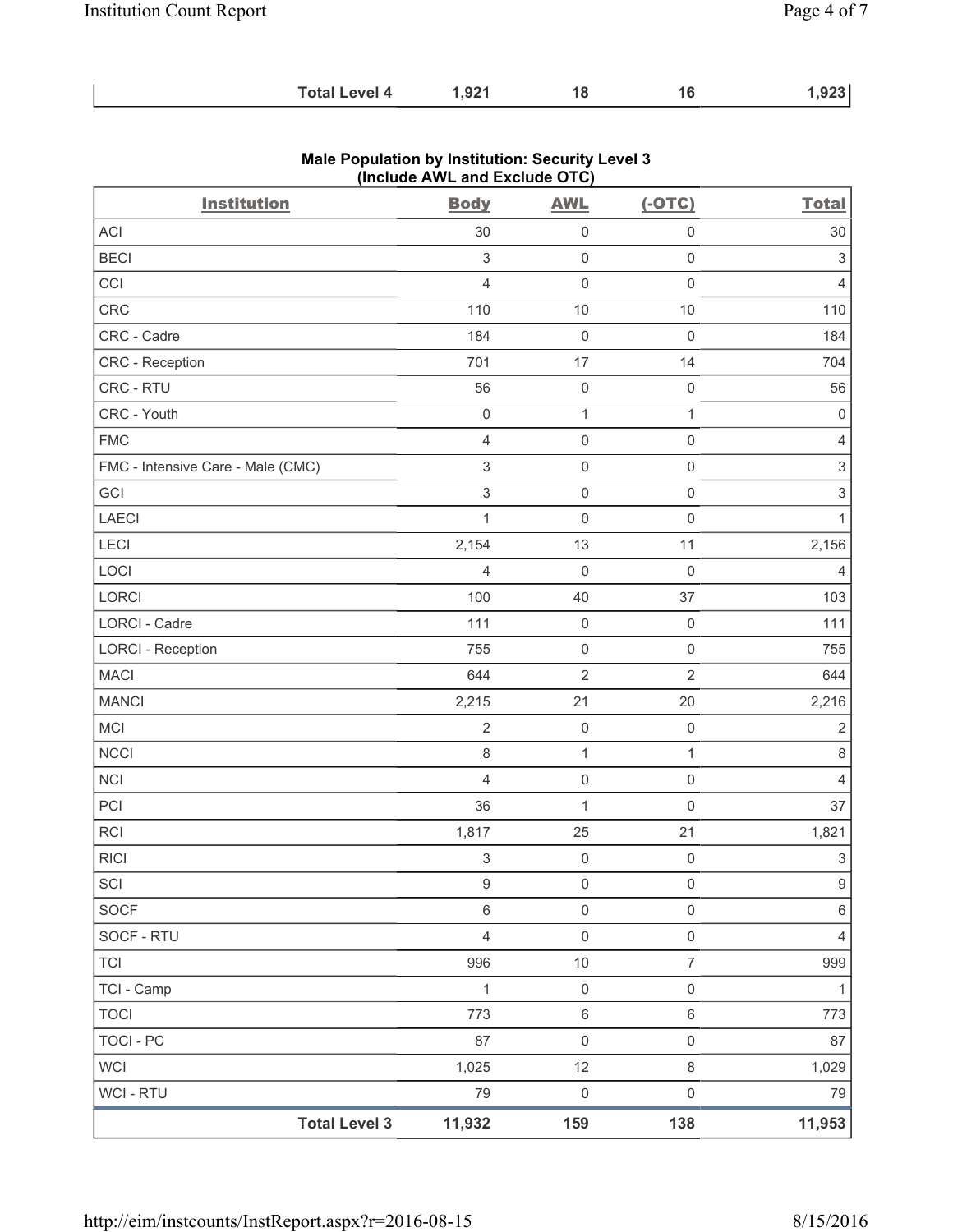| <b>Institution</b>                | <b>Body</b>  | <b>AWL</b>          | $(-OTC)$            | <b>Total</b>   |
|-----------------------------------|--------------|---------------------|---------------------|----------------|
| ACI                               | 725          | $\,6\,$             | $\overline{4}$      | 727            |
| ACI-PC                            | 90           | $\mathsf 0$         | $\mathsf{O}\xspace$ | 90             |
| <b>ACI - RTU</b>                  | 80           | $\mathsf 0$         | $\mathbf 0$         | 80             |
| <b>BECI</b>                       | 1,429        | 19                  | 14                  | 1,434          |
| CCI                               | 1,810        | 10                  | $\overline{7}$      | 1,813          |
| CRC                               | 182          | $\sqrt{2}$          | $\sqrt{2}$          | 182            |
| CRC - Cadre                       | 34           | $\mathsf{O}\xspace$ | $\mathsf{O}\xspace$ | 34             |
| CRC - Reception                   | 260          | $\mathbf 5$         | $\,$ 5 $\,$         | 260            |
| CRC - RTU                         | 4            | $\mathsf{O}\xspace$ | $\mathbf 0$         | $\overline{4}$ |
| CRC - Youth                       | $\mathbf{1}$ | $\mathbf{1}$        | $\mathbf{1}$        | $\mathbf{1}$   |
| <b>FMC</b>                        | 5            | $\mathbf 1$         | $\mathsf{O}\xspace$ | $\,6$          |
| FMC - Intensive Care - Male (CMC) | 17           | $\mathsf{O}\xspace$ | $\mathbf 0$         | 17             |
| GCI                               | 720          | $\,8\,$             | $\overline{4}$      | 724            |
| <b>GCI-RTU</b>                    | 3            | $\mathsf{O}\xspace$ | $\mathbf 0$         | $\sqrt{3}$     |
| <b>LAECI</b>                      | 1,111        | 12                  | 12                  | 1,111          |
| LECI                              | 91           | $\mathbf 0$         | $\mathbf 0$         | 91             |
| LOCI                              | 1,261        | 15                  | 12                  | 1,264          |
| <b>LORCI</b>                      | 133          | 21                  | 17                  | 137            |
| LORCI - Cadre                     | 37           | $\mathsf{O}\xspace$ | $\mathbf 0$         | 37             |
| <b>LORCI - Reception</b>          | 305          | $\sqrt{2}$          | $\sqrt{2}$          | 305            |
| <b>MACI</b>                       | 70           | $\sqrt{2}$          | $\mathbf 1$         | 71             |
| <b>MANCI</b>                      | 27           | $\mathbf{1}$        | $\mathbf{1}$        | 27             |
| MCI                               | 1,649        | 25                  | 15                  | 1,659          |
| MCI - Camp                        | $\mathbf{1}$ | $\mathsf{O}\xspace$ | $\mathbf 0$         | $\mathbf{1}$   |
| <b>NCCI</b>                       | 1,559        | $\,8\,$             | 8                   | 1,559          |
| NCCI - Camp                       | 23           | 0                   | 0                   | 23             |
| <b>NCI</b>                        | 1,631        | 21                  | 19                  | 1,633          |
| PCI                               | 717          | $\,8\,$             | $\,$ 5 $\,$         | 720            |
| RCI                               | 280          | $\mathsf{O}\xspace$ | $\mathsf 0$         | 280            |
| <b>RICI</b>                       | 1,547        | 33                  | $17\,$              | 1,563          |
| SCI                               | 818          | $\boldsymbol{9}$    | $\boldsymbol{7}$    | 820            |
| <b>TCI</b>                        | 34           | $\mathsf{O}\xspace$ | $\mathsf{O}\xspace$ | 34             |
| <b>TOCI</b>                       | 20           | $\mathsf{O}\xspace$ | $\mathsf{O}\xspace$ | 20             |
| <b>TOCI - PC</b>                  | $\mathbf{1}$ | $\mathsf{O}\xspace$ | $\mathsf{O}\xspace$ | $\mathbf{1}$   |
| <b>WCI</b>                        | 75           | $\mathsf{O}\xspace$ | $\mathsf{O}\xspace$ | $75\,$         |
| <b>WCI-RTU</b>                    | $\sqrt{2}$   | $\mathsf{O}\xspace$ | $\mathsf 0$         | $\overline{2}$ |

#### **Male Population by Institution: Security Level 2 (Include AWL and Exclude OTC)**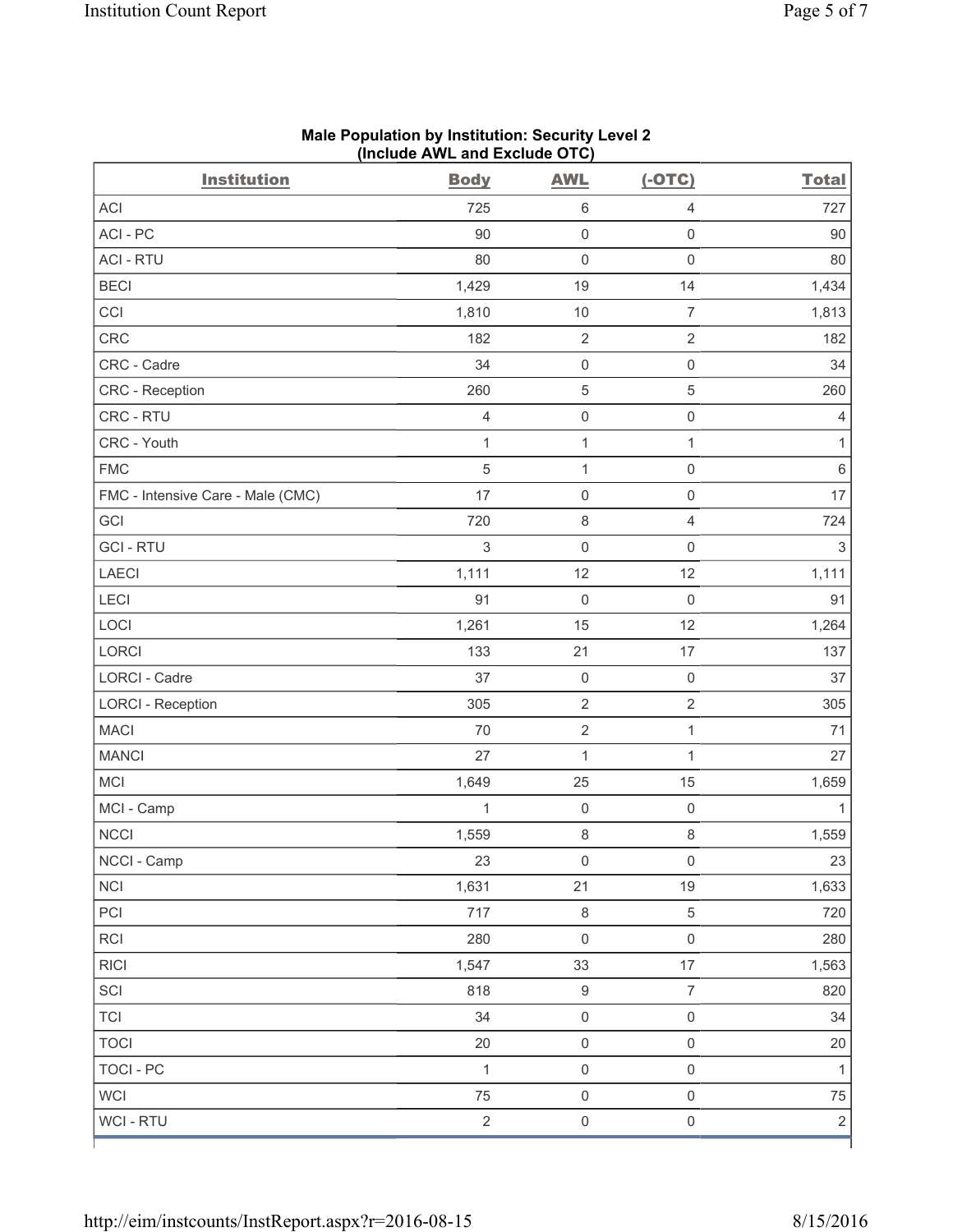| 16,808<br>16,752<br><b>Total Level 2</b><br>209<br>153 |
|--------------------------------------------------------|
|--------------------------------------------------------|

| <b>Institution</b>                | <b>Body</b>    | <b>AWL</b>                | $(-OTC)$                  | <b>Total</b>   |
|-----------------------------------|----------------|---------------------------|---------------------------|----------------|
| <b>ACI</b>                        | 685            | $\overline{4}$            | $\ensuremath{\mathsf{3}}$ | 686            |
| ACI-PC                            | $\mathbf{1}$   | $\mathsf{O}\xspace$       | $\mathsf 0$               | $\mathbf{1}$   |
| <b>ACI - RTU</b>                  | 36             | $\mathbf 0$               | $\mathsf 0$               | 36             |
| <b>BECI</b>                       | 786            | 14                        | $\overline{7}$            | 793            |
| <b>BECI</b> - Camp                | 486            | $\mathsf{O}\xspace$       | $\mathsf{O}\xspace$       | 486            |
| CCI                               | 776            | $\overline{7}$            | $\overline{4}$            | 779            |
| CRC                               | 93             | $\mathsf{O}\xspace$       | $\mathsf 0$               | 93             |
| CRC - Reception                   | 101            | 1                         | $\mathbf{1}$              | 101            |
| CRC - RTU                         | $\overline{2}$ | $\mathsf{O}\xspace$       | $\mathsf 0$               | $\overline{2}$ |
| <b>FMC</b>                        | 449            | $\overline{4}$            | $\mathsf 3$               | 450            |
| FMC - Intensive Care - Male (CMC) | 21             | $\mathsf{O}\xspace$       | $\mathsf 0$               | 21             |
| GCI                               | 504            | 14                        | $\boldsymbol{9}$          | 509            |
| GCI - Camp                        | 768            | $\sqrt{2}$                | $\mathbf{1}$              | 769            |
| <b>GCI-RTU</b>                    | $\overline{2}$ | $\mathsf 0$               | $\mathsf 0$               | $\overline{2}$ |
| <b>LAECI</b>                      | 670            | $\,$ 5 $\,$               | $\mathsf 3$               | 672            |
| LECI                              | 11             | $\mathsf{O}\xspace$       | $\mathsf 0$               | 11             |
| LECI - Camp                       | 185            | $\mathbf 0$               | $\mathsf{O}\xspace$       | 185            |
| LOCI                              | 1,001          | 12                        | $\overline{7}$            | 1,006          |
| <b>LORCI</b>                      | 38             | $\boldsymbol{9}$          | $\boldsymbol{9}$          | 38             |
| <b>LORCI - Cadre</b>              | $\overline{4}$ | $\mathsf{O}\xspace$       | $\mathsf 0$               | 4              |
| <b>LORCI - Reception</b>          | 97             | $\mathsf{O}\xspace$       | $\mathsf 0$               | 97             |
| MACI - Minimum                    | 1,270          | 12                        | $\,6\,$                   | 1,276          |
| <b>MANCI</b>                      | 22             | $\sqrt{5}$                | $\mathsf 3$               | 24             |
| MANCI - Camp                      | 407            | $\ensuremath{\mathsf{3}}$ | $\sqrt{2}$                | 408            |
| MCI                               | 586            | $\,6\,$                   | $\overline{4}$            | 588            |
| MCI - Camp                        | 371            | $\mathsf 0$               | $\mathsf{O}\xspace$       | 371            |
| <b>NCCI</b>                       | 857            | 11                        | $\sqrt{5}$                | 863            |
| NCCI - Camp                       | 449            | $\mathsf{O}\xspace$       | $\mathsf{O}\xspace$       | 449            |
| <b>NCI</b>                        | 821            | $\sqrt{5}$                | $\overline{4}$            | 822            |
| <b>OSP</b>                        | $\overline{7}$ | $\mathbf 2$               | $\sqrt{2}$                | $\overline{7}$ |
| OSP - Camp                        | 117            | $\mathbf{1}$              | $\mathbf{1}$              | 117            |
| PCI                               | 1,337          | 24                        | $\,6\,$                   | 1,355          |
| <b>RICI</b>                       | 1,056          | $\boldsymbol{9}$          | $\sqrt{5}$                | 1,060          |
| SCI                               | 1,068          | $\overline{7}$            | $\mathsf{O}\xspace$       | 1,075          |
| <b>TCI</b>                        | 44             | $\boldsymbol{9}$          | $\,6\,$                   | 47             |

## **Male Population by Institution: Security Level 1 (Include AWL and Exclude OTC)**